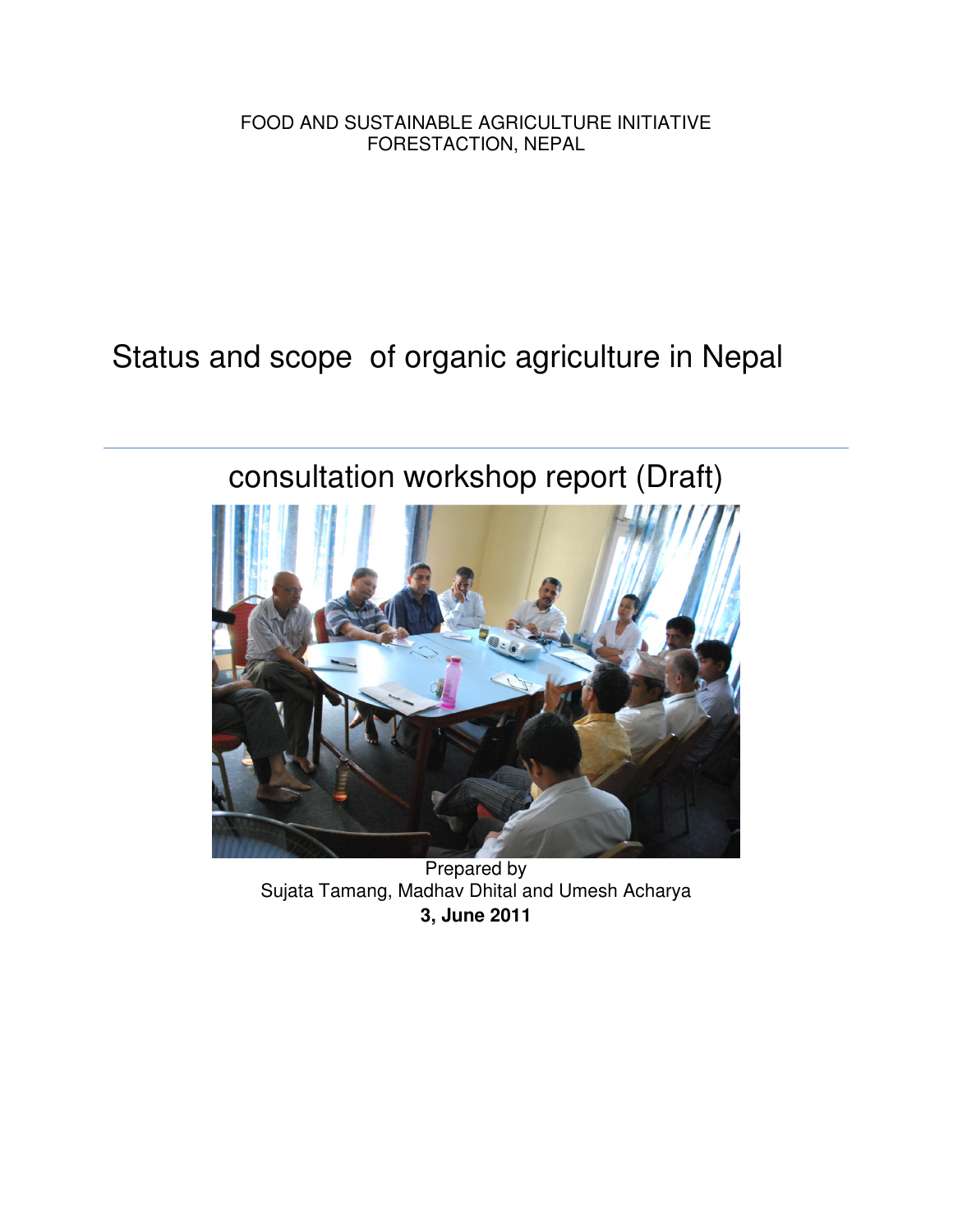### **Contents**

| $\mathbf{1}$ . |  |  |
|----------------|--|--|
| 2.             |  |  |
| 3.             |  |  |
|                |  |  |
|                |  |  |
|                |  |  |
| 5.             |  |  |

## **List of participants**

1.

#### 2.

## **1. Background**

An interactive workshop entitled **status and scope of organic agriculture in Nepal** was organized on 3 June, 2011 in forest action meeting hall in order to strengthen the strong network among different organizations and document the scattered information in the field of organic agriculture. The totals of 18 professionals from different organization, actively involved in organic movement in Nepal were participated in the workshop. Thematic areas of organic agriculture such as history, status, technologies and policy aspects were discussed.

## **2. History of organic agriculture in Nepal**

The organic agriculture is a very common word in Nepali agriculture sector. Over a century, traditionally farmers in hills and mountains are following the farming practice, which is similar to organic farming. However, many of them have no idea that their traditional practice is called organic agriculture. Because of the lengthy certification process the products produced through organic means do not get recognition as organic products. The traditional farming knowledge and skill give the positive point for promoting the organic agriculture in Nepal.

There is increasing trends of using inorganic chemicals terminator seeds and adopting high input technologies. The population growth and demanding cash income to run the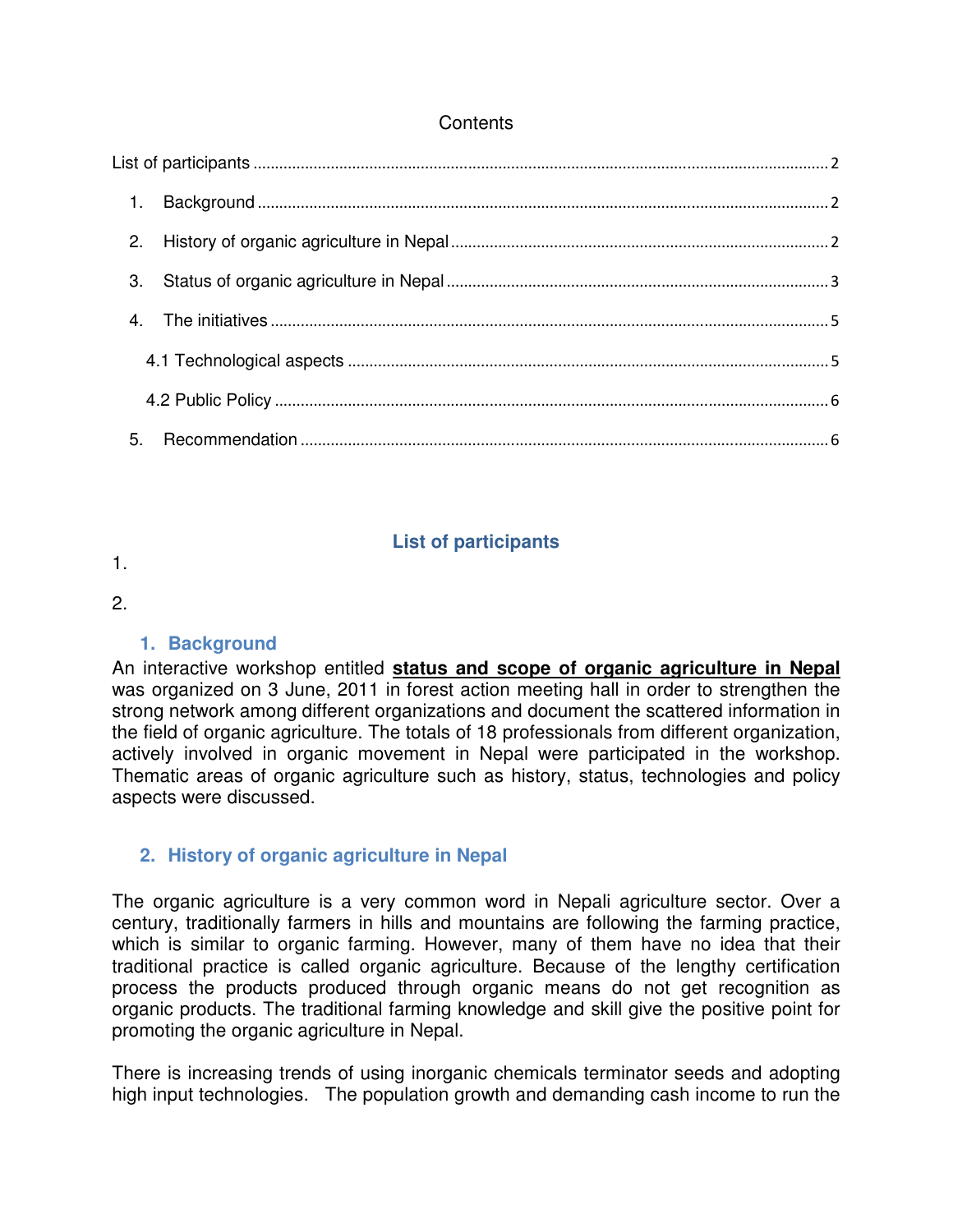household forced farmers to increase their agriculture production including food therefore farmers started to adopt the modern farming techniques. However, the deleterious effects of excessive and unbalanced use of pesticides and inorganic fertilizers on human health, animal health and the environment have been reported time and again. In the recent past, various environmental friendly agriculture development efforts such as 'alternative agriculture', ecological agriculture/farming', 'bio-dynamic agriculture', 'regenerative agriculture', 'natural farming', 'permaculture', 'sustainable agriculture', with organic agriculture are in practice aiming to reduce the hazardous effect of the inorganic agriculture.

Improving agricultural productivity through increased use of chemical fertilizers, pesticides and high yielding varieties are the major intention of the government of Nepal and it is one of the priority sectors of the current 20 years agriculture prospective plan (APP). All the national education, research, extension and communication systems are concentrated in favor of high input agriculture system in Nepal.

## **3. Status of organic agriculture in Nepal**

Organic agriculture was first appeared as one of the priority sectors in Nepalese agriculture since the 10<sup>th</sup> Five Years Plan (2059/060-2063/064). But nowadays various institutions, individuals and farmers are emergently engaging in this field. There are various local organic practices; some practiced from the ages and some innovating new practices by farmers themselves. At present, some organic products such as coffee, tea, honey, large cardamom, ginger etc are exported to international market. Various institute and individuals think that organic movement in Nepal is quite slow in motion due to lack of clear vision of the government and distorted information flow from the different developmental projects.

Reviewing the government past policy and programs, agriculture production particularly organic productions are never seen in the perspective of the food. The **national agriculture policy 2061** clearly stated that the promotion of organic agriculture is only for export. The policy and program guided it from the promotion of business and emphasized has been given for earning more money but never seen from the own food and health. Therefore the organic farming is limited in the only export oriented commodities such as apiculture, coffee, tea, large cardamom, ginger etc and in a certain group of farmers.

Among the individuals and institutions workings in organic agriculture and even in the farmers who are involving in the organic practices (few returning back to organic from the chemical agriculture) do not have its clear definitions. Organizations, individuals and farmers themselves seem to be not clear entirely on what they are doing on this sector. So the exact measurement to measure the quality and standard of the organic products is also not clear. They cannot give proper and prompt answer why it is important and how much is organic and what are the technologies suitable in Nepalese condition.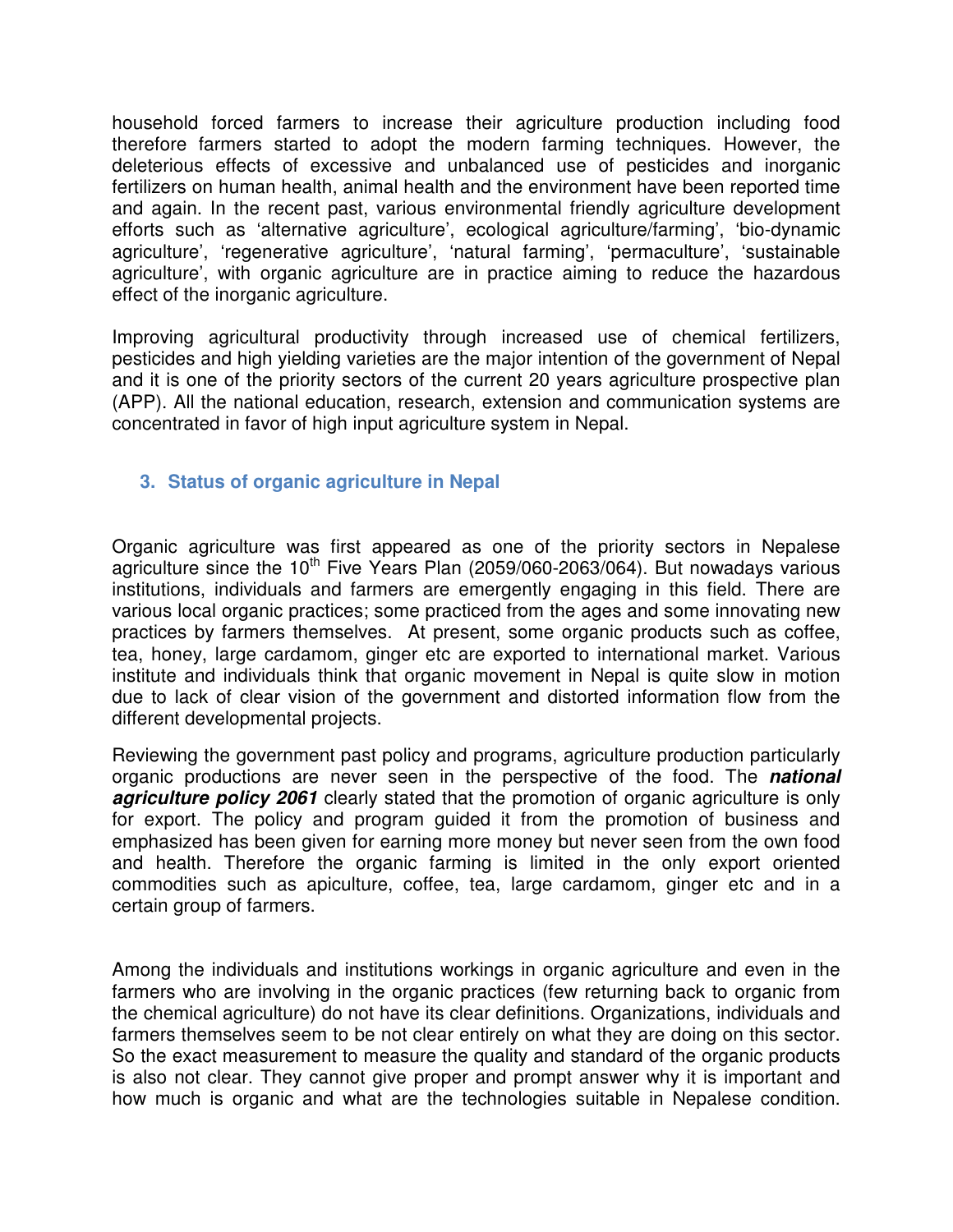Various interactions and discussions shows that many farmers engaged in organic agriculture are not confident because some pests and diseases are very hard to control without chemical pesticides. Due to lack of standard guidelines from the government, there are not proper definitions and methods to make the farming practices organic. Local farmers knowingly or unknowingly practicing organic agriculture and have invented various organic techniques but we have not acknowledged them for their contribution.

Nepalese organic products reach the standard for the Nepalese market but competing with the international market is too hard. Because of the complicated certification process, marketing of organic product within our own country is more effective than competing with the international market. Due to the lack of accredited laboratory facility, several cases of return of the certified organic products (honey) had been seen in the recent past.

Great possibility of organic farming exists because many places are still in organic in nature and yet to be not reached the modern technologies and chemical fertilizers. For example- Jumla is already announced organic district by the government, as chemical fertilizer and pesticides are yet to be not reached. This is the traditional practices of the farming which is very close to the organic practices. Such declaration of the organic area are only romanticized which cannot reach the standard of organic certification process.

Many of the farmers in Nepal face problems that the organic products are not perfect in shape, size and color in comparison with products produced by the use of chemical fertilizers and pesticides. So they are in fear about the consumer preference as they (consumer) prefer by evaluation with their eyes and organic products are hard to compete in the market. They do not concern about the way of production and nutrient content of the product. They think that organic products are expensive and hard to be affording it. At village level the local seeds are completely replaced by the hybrid and imported varieties especially in cereals and vegetables.

It is believed that Nepalese farmers are more committed for the organic farming compared to other south Asian countries. But now a day's particularly youth are distracting from the agriculture field. They think once they have some academic degree, it's not good to work in the agriculture field and playing with mud, plough, FYM etc. is not feasible option and move out from the village in search of employment. Only few farmers are convinced that organic agriculture is possible and the organic pesticides and fertilizers can also contribute in better production as compared to the chemical inputs.

Research organizations like NARC, NARDF give least priority on organic farming. There are limited and scattered researches on organic farming, which are not properly documented and thus repeated on the limited issues.

During the fiscal year 2066/067, government provides only 24 corores of subsidies in organic manures and certification process of organic products. Under this limited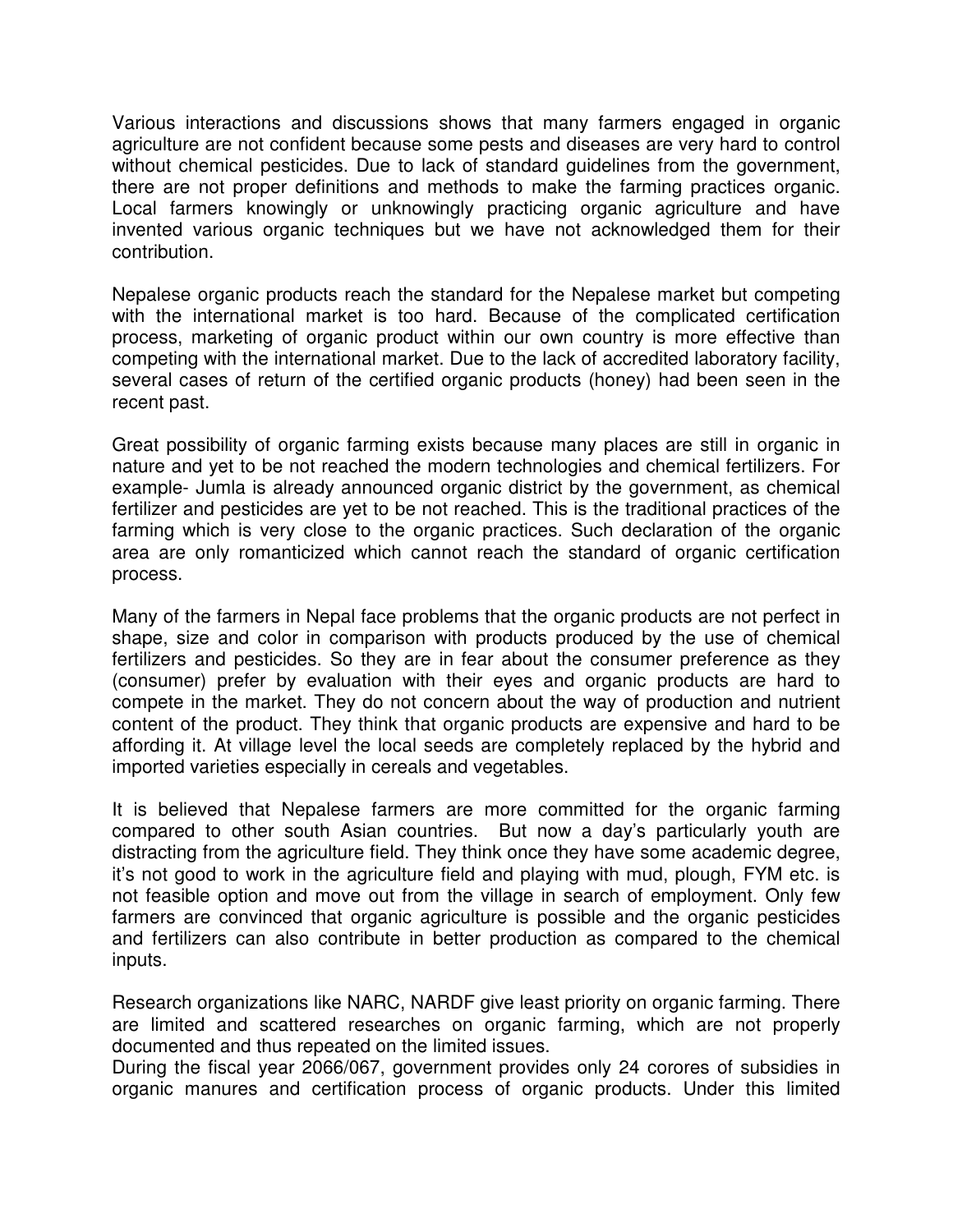budget, farmers are confused which part of organic agriculture is to expand by the government sector.

#### **4. The initiatives**

There are some example of organic farming and the organic products that got popularity in domestic and international markets such as tea, coffee, honey, ginger, cardamom, and medicinal herbs etc. Individual farmers, institutions and GON had initiated different promotional activities of organic farming but these activities are not coordinated and documented properly. One organization is unaware of other's initiatives and achievements. At the same district, different institutions are working on this sector on their own way. Organic farming in Nepal is extended and initiated in different approaches for the completion of development projects.

The initiative of organic farming is carried out by the developmental organization and the activities are limited up to the project period and are categorized as the **forced organic farming**. The sustainability is always in question due to the forced type of organic farming. On the other hand, various farms, groups, individual farmers already started farming without chemicals from their own effort/motivated by the others and they are satisfied with their work. Social prestige is also related with the farmers who think that chemical fertilizers and applying modern technologies in their land is associated with their reputation.

#### **4.1 Technological aspects**

Mainly farmers are confused about the basic technologies of the organic farming. They do not realize that hybrid seeds need high inputs for better production. However, they are not satisfied with the production because the yield is not as enough as to cover the cost of production.

Generally farmers think using the vitamins is the practice of organic farming which is their misconception. Due to the lack of proper guidance on organic technologies and insufficient services by the local service centers, many farmers are facing problems in this regard. There are various commitments on organic agriculture in developmental and research projects in Nepal. But the main problem is lack of special package of practices on the basis of ecological region and the needs and priorities of the farmers.

Promoting organic farming in hilly and mountain region are easier than terai region. With the simple modification in the practices, farmers practicing will be easier to make the product organic. Existence of large coverage forest area in the hill and mountain regions makes the organic farming and integrated farming system possible. Forest is important input source for the agriculture practices and livestock which will contribute to farmers for manure. Normally 4-5 local cows in the hills will produce 1 kg of urea in a day which will meet the necessity of NPK in the field. Rearing 4-5 local cows will provide enough amounts of nutrients for the 12-15 ropani of land. It is also found that, in the fodder of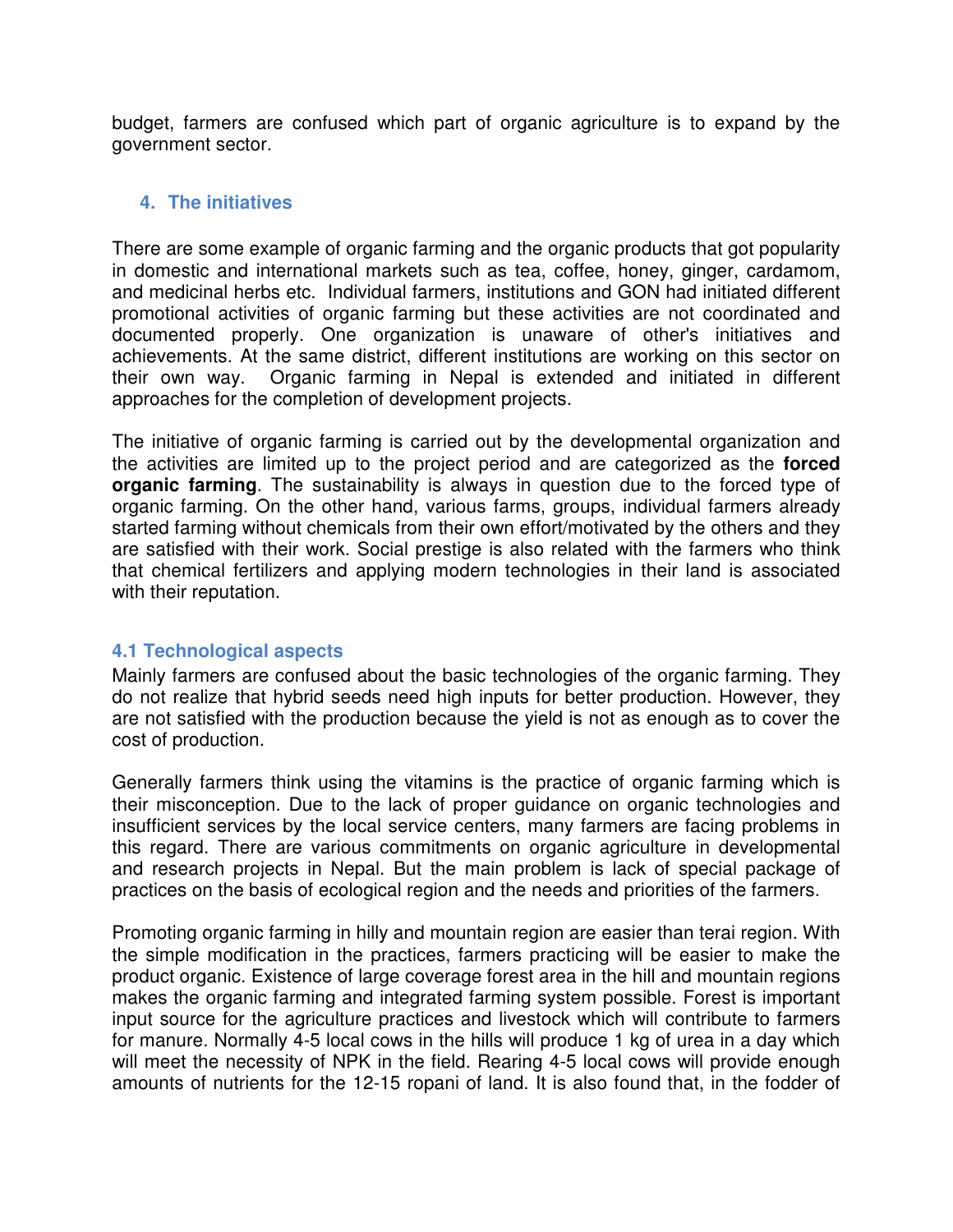1:3 from the field and forest will provide enough amount of NPK in the form of biomass for organic farming.

Various local innovations are available in our local farming communities which can be continue as new technology for promoting the organic farming. Chopping of the banana trunk and incorporate in soil will increase the bio mass of the soil. This also helps in the increment of soil fertility status in the soil and help in better production.

Some specific disease and pest are really hard to control as their resistance power is increasing day by day (due to the chemical means) for example; late blight of potato, tomato fruit borer, brinjal fruit and shoot borer which is not even controlled by the chemicals. Farmers raise this kind of question very often "how can this type of diseases and pest are controlled by such JHOL MALL and JHOL AAUSADI".

#### **4.2 Public Policy**

Lack of clear vision from government sector is one of the serious drawbacks for the slow development of organic farming in Nepal. The issues and agendas of the organic agriculture are limited on certain people and yet to be not reached in the public mass. On the other hand, serious problem of youth migration hit hardest in the agricultural sector in the village.

Organic agriculture is not in the priority of the government. Ministry does not have any desk with focal person for organic agriculture. In the absence of clear guidelines of using available resources the staffs in ministry are also not clear about the use of the resources. Capable and efficient person does not want to work on agriculture sector which is one of the major drawbacks of its development. The campaigners and organizations working in the promotion of organic agriculture seem to be weaker and loosening to the advocacy power as compared to the past years.

#### **5. Recommendation**

Based on the discussion in the workshop, the following recommendations are developed to promote organic agriculture;

- $\triangleright$  The policy and program should emphasize the organic food rather than market and business oriented agricultural system. If focus will be always given to exportable market, then health certification will be always in question and the promotion of organic will be limited. Once the farmers understand organic agriculture is important for the health instead of cash, then they will in favor of this type of farming.
- $\triangleright$  Still in hills and mountains regions of Nepal, the agriculture practice is traditional. Little effort will modify the current farming practices into organic. This will certainly achieve the goals and objective of the organic agriculture. Making every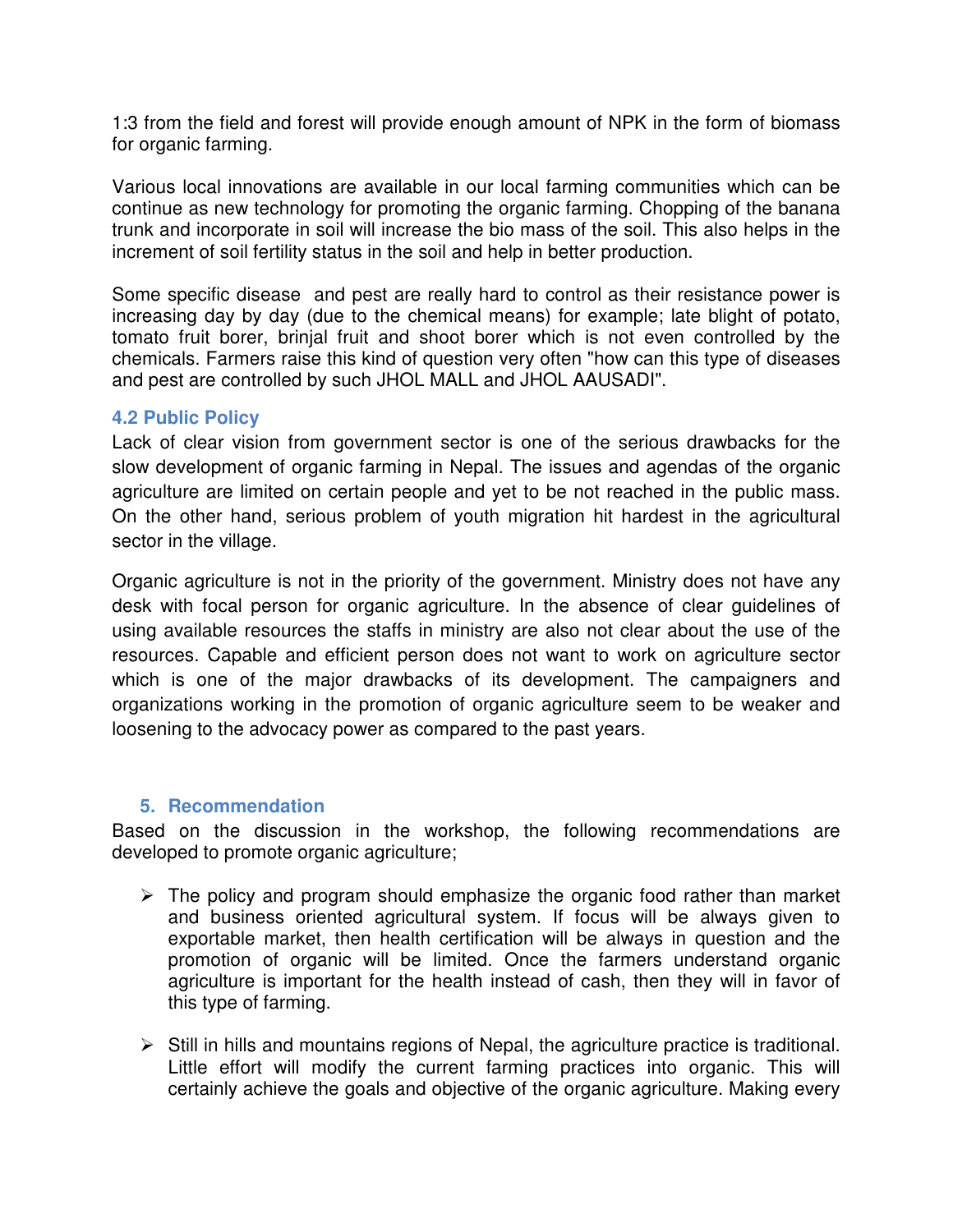place and area organic is rather impossible and therefore focus should be given to specific crops and specific location especially in mid hill and mountain.

- $\triangleright$  The promoting of simple processing and modification of underexploited and underutilized crops (sisnu, khanim etc) and other local fruit and vegetables; traditional food items such as mohi, chiura and increasing their food values will certainly help in the food security in some extinct.
- $\triangleright$  Sustainable agriculture is best possible approach than the pure organic farming in context of Nepal for better production and domestic marketing. Starting with sustainable will lead to the organic in certain time with some preparations for the possible challenges. Those working under the development of organic farming must show the demonstration for the policy maker and political parties so that they will get impressed from the positive result of this farming and will focus on developing of the organic agriculture in future.
- $\triangleright$  The cost of production is high and Nepalese farmers cannot compete with the Indian and other international market. Hence Government must provide support to the organic farmers groups, cooperatives in order to minimize the cost and mass production. Subsidy will be provided based upon the volume of production in order to motivate the farmers for easy marketing of the products.
- $\triangleright$  Due to the lack of awareness, consumers are not convinced for the premium price of the organic product. Therefore farmers need to compete in the international market. Arrangement of the subsidy in price and insurance of the production will be a biggest incentive for the farmers and help in its sustainability. There should be separate and interrelated networking of training, research and technology development, verification and extension of organic agriculture for its development.
- $\triangleright$  Organic certification is important for the exportable organic product but, small farmers couldn't afford the additional cost, time consuming certification process. There is need of packaged program so that a farmer could be self equipped and prepared for the process of certification.
- $\triangleright$  There is need to document the innovations from the local level to national level. Research and studies can generate certain findings and evidence based knowledge which can be shared with the likeminded working agencies and directly to the farmers. The publications and media can play important role in bringing its agenda into village and then household's levels.
- $\triangleright$  There are various non-governmental and cooperatives working in the field of organic farming. Many of them are in inactive and so there is need to revitalize their activities for upgrading organic agriculture.